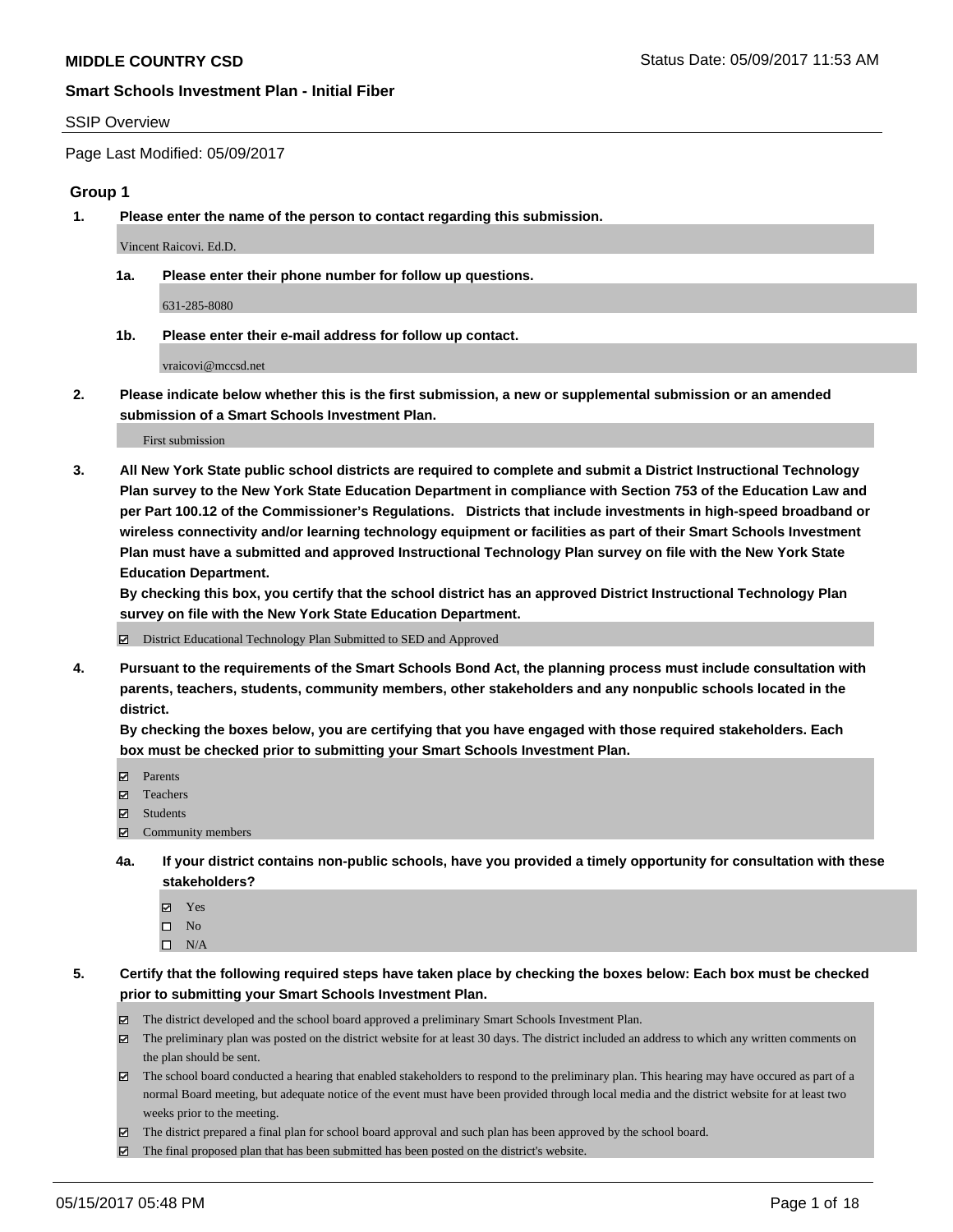#### SSIP Overview

Page Last Modified: 05/09/2017

**5a. Please upload the proposed Smart Schools Investment Plan (SSIP) that was posted on the district's website, along with any supporting materials. Note that this should be different than your recently submitted Educational Technology Survey. The Final SSIP, as approved by the School Board, should also be posted on the website and remain there during the course of the projects contained therein.**

Smart Schools Investment Plan-SED Fiber Project Approval.pdf smart schools investment plan-prelim-20160127.pdf

**5b. Enter the webpage address where the final Smart Schools Investment Plan is posted. The Plan should remain posted for the life of the included projects.**

http://mccsd.net/departments.cfm?subpage=3103

**6. Please enter an estimate of the total number of students and staff that will benefit from this Smart Schools Investment Plan based on the cumulative projects submitted to date.**

11,750

**7. An LEA/School District may partner with one or more other LEA/School Districts to form a consortium to pool Smart Schools Bond Act funds for a project that meets all other Smart School Bond Act requirements. Each school district participating in the consortium will need to file an approved Smart Schools Investment Plan for the project and submit a signed Memorandum of Understanding that sets forth the details of the consortium including the roles of each respective district.**

 $\Box$  The district plans to participate in a consortium to partner with other school district(s) to implement a Smart Schools project.

**8. Please enter the name and 6-digit SED Code for each LEA/School District participating in the Consortium.**

| <b>Partner LEA/District</b> | <b>ISED BEDS Code</b> |
|-----------------------------|-----------------------|
| (No Response)               | (No Response)         |

**9. Please upload a signed Memorandum of Understanding with all of the participating Consortium partners.**

(No Response)

**10. Your district's Smart Schools Bond Act Allocation is:**

\$8,318,342

**11. Enter the budget sub-allocations by category that you are submitting for approval at this time. If you are not budgeting SSBA funds for a category, please enter 0 (zero.) If the value entered is \$0, you will not be required to complete that survey question.**

|                                       | Sub-<br><b>Allocations</b> |
|---------------------------------------|----------------------------|
| School Connectivity                   | 219,627                    |
| Connectivity Projects for Communities | $\overline{0}$             |
| <b>Classroom Technology</b>           | $\overline{0}$             |
| Pre-Kindergarten Classrooms           | $\overline{0}$             |
| Replace Transportable Classrooms      | $\Omega$                   |
| High-Tech Security Features           | $\overline{0}$             |
| Totals:                               | 219,627                    |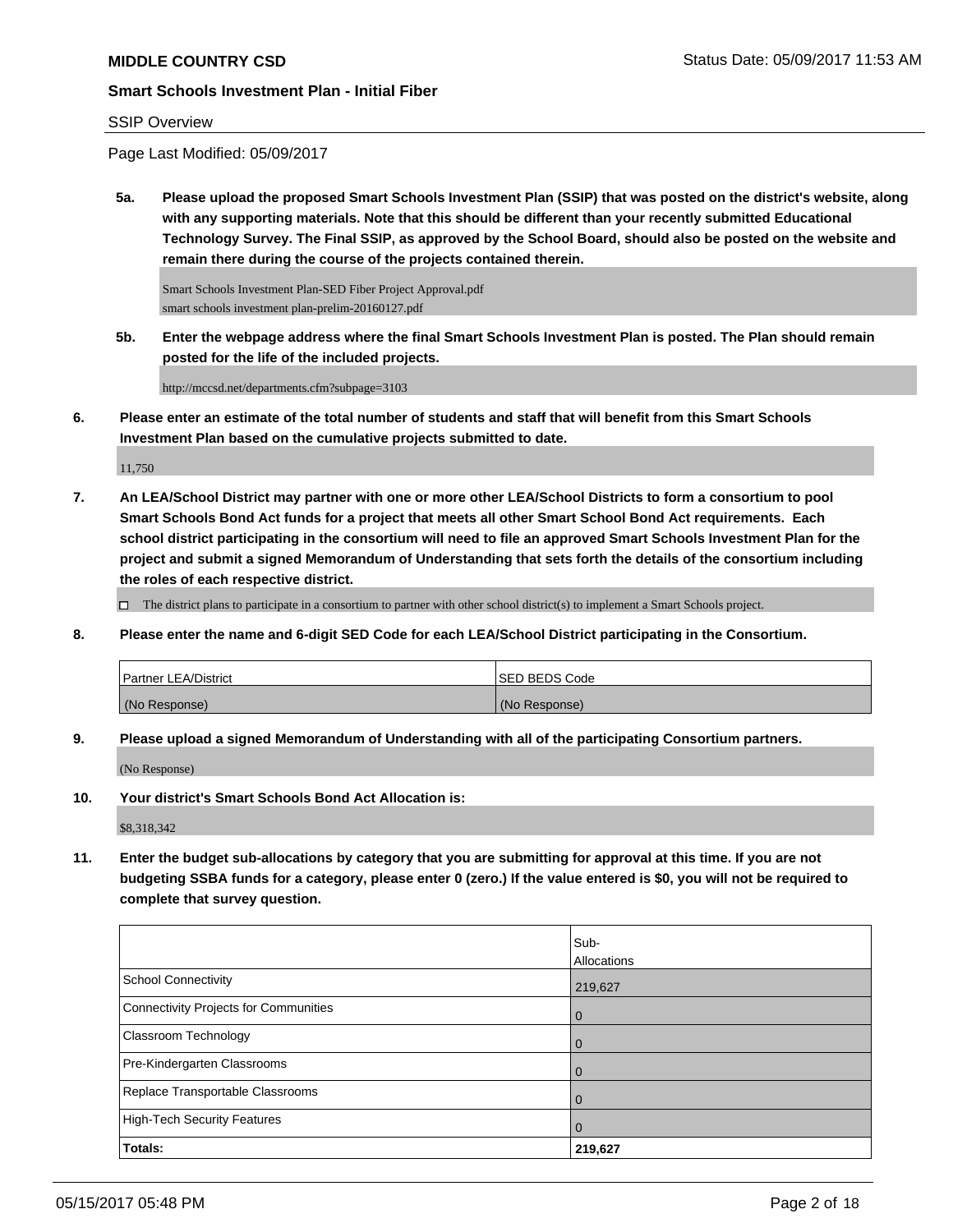## School Connectivity

Page Last Modified: 05/05/2017

# **Group 1**

- **1. In order for students and faculty to receive the maximum benefit from the technology made available under the Smart Schools Bond Act, their school buildings must possess sufficient connectivity infrastructure to ensure that devices can be used during the school day. Smart Schools Investment Plans must demonstrate that:**
	- **sufficient infrastructure that meets the Federal Communications Commission's 100 Mbps per 1,000 students standard currently exists in the buildings where new devices will be deployed, or**
	- **is a planned use of a portion of Smart Schools Bond Act funds, or**
	- **is under development through another funding source.**

**Smart Schools Bond Act funds used for technology infrastructure or classroom technology investments must increase the number of school buildings that meet or exceed the minimum speed standard of 100 Mbps per 1,000 students and staff within 12 months. This standard may be met on either a contracted 24/7 firm service or a "burstable" capability. If the standard is met under the burstable criteria, it must be:**

**1. Specifically codified in a service contract with a provider, and**

**2. Guaranteed to be available to all students and devices as needed, particularly during periods of high demand, such as computer-based testing (CBT) periods.**

# **Please describe how your district already meets or is planning to meet this standard within 12 months of plan submission.**

To realize the benefits of the standard of 100 Mbps per 1,000 students and staff, the Middle Country Central School District must upgrade both the fiber optic connections between each of our buildings, as well as the fiber optic interconnects in each individual building. We have already upgraded our connections between buildings from x to y.

As of July 1, 2016, we have increased our bandwidth from 200 Mbps to 500 Mbps. With the completion of this internal fiber-optic project, we will be able to either increase our bandwidth to the required 1 Gbps under the Smart Schools Bond or to a 1 Gbps burstable circuit, depending upon our actual usage.

- **1a. If a district believes that it will be impossible to meet this standard within 12 months, it may apply for a waiver of this requirement, as described on the Smart Schools website. The waiver must be filed and approved by SED prior to submitting this survey.**
	- $\Box$  By checking this box, you are certifying that the school district has an approved waiver of this requirement on file with the New York State Education Department.

# **2. Connectivity Speed Calculator (Required)**

|                  | l Number of<br><b>Students</b> | Multiply by<br>100 Kbps | Divide by 1000 Current Speed<br>to Convert to<br>Required<br>Speed in Mb | l in Mb | <b>Expected</b><br>Speed to be<br>Attained Within Required<br>12 Months | Expected Date<br>When<br>Speed Will be<br>l Met |
|------------------|--------------------------------|-------------------------|--------------------------------------------------------------------------|---------|-------------------------------------------------------------------------|-------------------------------------------------|
| Calculated Speed | 9.986                          | 998,600                 | 998.6                                                                    | 500     | 1000                                                                    | 7/1/2017                                        |

# **3. Describe how you intend to use Smart Schools Bond Act funds for high-speed broadband and/or wireless connectivity projects in school buildings.**

The current fiber optic cable that is installed intra-building between main distribution facilities (MDF) and intermediate distribution facilities (IDF) was installed approximately 16 years ago. This fiber optic cable has a maximum bandwidth capability of only 1 Gbps. With District support services, District educational supplemental resources and State testing increasingly moving to being internet-based—as well as systems that were traditionally on parallel, separate systems (i.e. security and voice) transitioning to sitting on the common data network—the new fiber will we be able to support all of these services. This system will also support the bandwidth requirements of the Smart Schools Bond, as well as any additional network requirements deemed necessary by a wireless expansion or potential 1:1 program.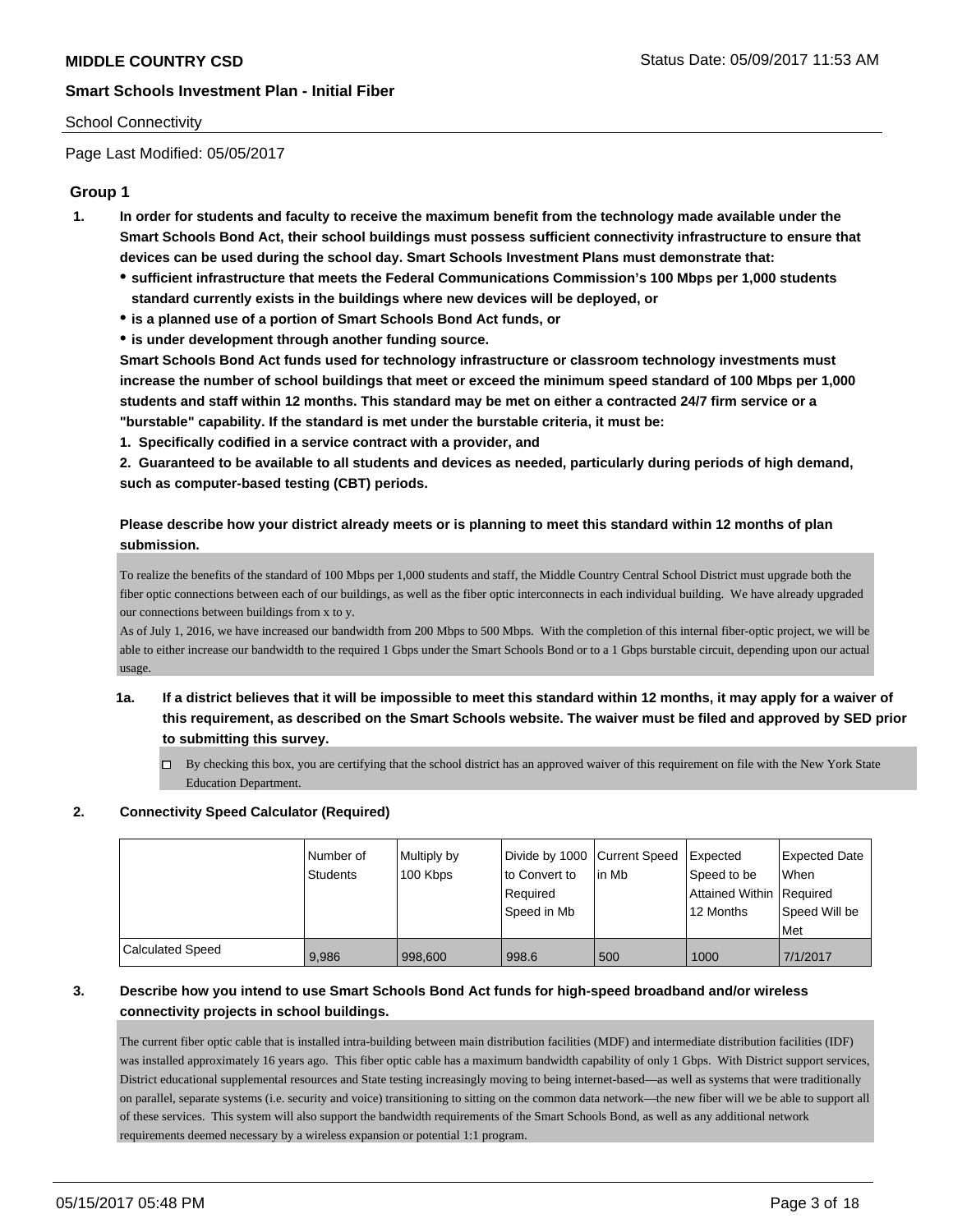#### School Connectivity

Page Last Modified: 05/05/2017

**4. Describe the linkage between the district's District Instructional Technology Plan and the proposed projects. (There should be a link between your response to this question and your response to Question 1 in Part E. Curriculum and Instruction "What are the district's plans to use digital connectivity and technology to improve teaching and learning?)**

There is a direct linkage between Middle Country CSD's District Instructional Technology Plan and this proposed project. As we complete our district-wide wireless access point rollout in our last three buildings (and three largest), we will bring hundreds of additional access points online. In order to support the increased bandwidth needs by a potential 1:1 program and/or a BYOD initiative utilizing these access points, bandwidth will need to be increased on intra-building connections between data closets.

**5. If the district wishes to have students and staff access the Internet from wireless devices within the school building, or in close proximity to it, it must first ensure that it has a robust Wi-Fi network in place that has sufficient bandwidth to meet user demand.**

**Please describe how you have quantified this demand and how you plan to meet this demand.**

At the start of the 2016-17 school year, the Middle Country Central School District already has full wireless coverage in 11 of our 14 instructional buildings. By the middle of this school year, it is our intent to have 100% instructional coverage in 13 of our 14 buildings, with the 14th coming online by the end of the school year. With the increased connectivity speeds between our buildings and the increased speed to be realized in our buildings after this project, Middle Country will be in a good position to support student and staff access to to the Internet. As we look into possible 1:1 programs and/or increased mobile device usage, the main adjustment that will need to be made we foresee is access point distribution density.

**6. As indicated on Page 5 of the guidance, the Office of Facilities Planning will have to conduct a preliminary review of all capital projects, including connectivity projects.**

**Please indicate on a separate row each project number given to you by the Office of Facilities Planning.**

| Project Number        |  |
|-----------------------|--|
|                       |  |
| 58-02-11-06-7-999-BA1 |  |

**7. Certain high-tech security and connectivity infrastructure projects may be eligible for an expedited review process as determined by the Office of Facilities Planning.**

**Was your project deemed eligible for streamlined review?**

Yes

**7a. Districts that choose the Streamlined Review Process will be required to certify that they have reviewed all installations with their licensed architect or engineer of record and provide that person's name and license number. The licensed professional must review the products and proposed method of installation prior to implementation and review the work during and after completion in order to affirm that the work was codecompliant, if requested.**

I certify that I have reviewed all installations with a licensed architect or engineer of record.

**8. Include the name and license number of the architect or engineer of record.**

| Name           | License Number |
|----------------|----------------|
| Joseph L. Mile | 28771          |

**9. If you are submitting an allocation for School Connectivity complete this table. Note that the calculated Total at the bottom of the table must equal the Total allocation for this category that you entered in the SSIP Overview overall budget.**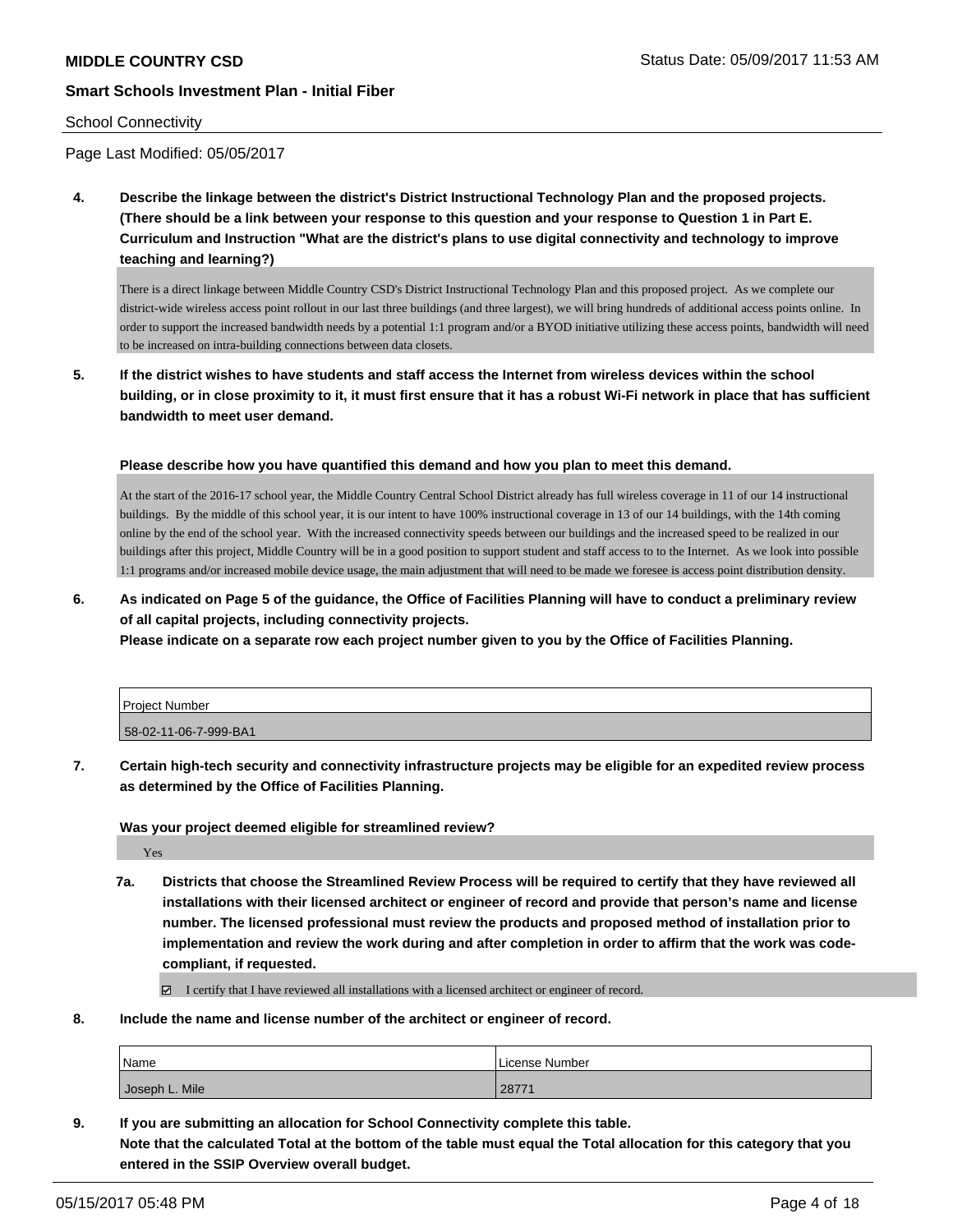### School Connectivity

Page Last Modified: 05/05/2017

|                                            | Sub-          |
|--------------------------------------------|---------------|
|                                            | Allocation    |
| Network/Access Costs                       | (No Response) |
| <b>Outside Plant Costs</b>                 | (No Response) |
| School Internal Connections and Components | 219,627       |
| <b>Professional Services</b>               | (No Response) |
| Testing                                    | (No Response) |
| Other Upfront Costs                        | (No Response) |
| <b>Other Costs</b>                         | (No Response) |
| Totals:                                    | 219,627       |

**10. Please detail the type, quantity, per unit cost and total cost of the eligible items under each sub-category. This is especially important for any expenditures listed under the "Other" category. All expenditures must be eligible for tax-exempt financing to be reimbursed through the SSBA. Sufficient detail must be provided so that we can verify this is the case. If you have any questions, please contact us directly through smartschools@nysed.gov. NOTE: Wireless Access Points should be included in this category, not under Classroom Educational Technology, except those that will be loaned/purchased for nonpublic schools.**

| Select the allowable expenditure<br>type.<br>Repeat to add another item under<br>each type. | Item to be purchased                                                                                                         | Quantity  | Cost per Item | <b>Total Cost</b> |
|---------------------------------------------------------------------------------------------|------------------------------------------------------------------------------------------------------------------------------|-----------|---------------|-------------------|
| Connections/Components                                                                      | 7' x 19-inch Rack Enclosure including<br>fan, wire managers and power strip                                                  | <b>20</b> | 3,850         | 77,000            |
| Connections/Components                                                                      | 12 strand multimode 50 micron<br>armored fiber supplied & installed at<br>each location.                                     | 45        | 2,185         | 98,339            |
| <b>Connections/Components</b>                                                               | 12 strand singlemode armored fiber<br>supplied & installed at HS location.                                                   |           | 3,790         | 3,790             |
| <b>Connections/Components</b>                                                               | Rack Mount Fiber termination boxes,<br>LC type connectors, fiber adaptor<br>plates supplied & installed at each<br>location. | 46        | 880           | 40,498            |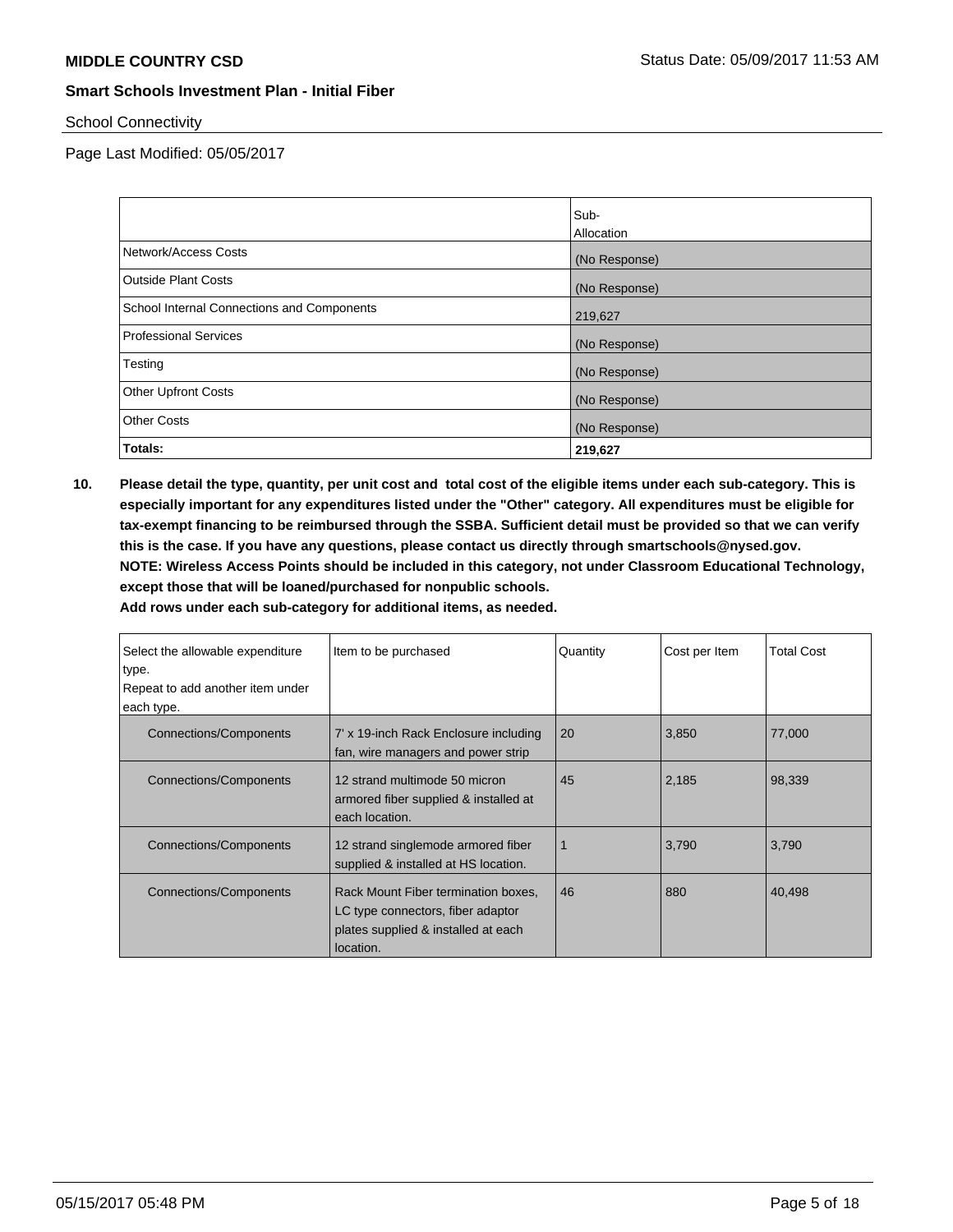Community Connectivity (Broadband and Wireless)

Page Last Modified: 09/23/2016

### **Group 1**

**1. Describe how you intend to use Smart Schools Bond Act funds for high-speed broadband and/or wireless connectivity projects in the community.**

(No Response)

**2. Please describe how the proposed project(s) will promote student achievement and increase student and/or staff access to the Internet in a manner that enhances student learning and/or instruction outside of the school day and/or school building.**

(No Response)

**3. Community connectivity projects must comply with all the necessary local building codes and regulations (building and related permits are not required prior to plan submission).**

 $\Box$  I certify that we will comply with all the necessary local building codes and regulations.

**4. Please describe the physical location of the proposed investment.**

(No Response)

**5. Please provide the initial list of partners participating in the Community Connectivity Broadband Project, along with their Federal Tax Identification (Employer Identification) number.**

| <b>Project Partners</b> | Federal ID#     |
|-------------------------|-----------------|
| (No Response)           | l (No Response) |

**6. If you are submitting an allocation for Community Connectivity, complete this table. Note that the calculated Total at the bottom of the table must equal the Total allocation for this category that you entered in the SSIP Overview overall budget.**

|                                    | Sub-Allocation |
|------------------------------------|----------------|
| Network/Access Costs               | (No Response)  |
| Outside Plant Costs                | (No Response)  |
| <b>Tower Costs</b>                 | (No Response)  |
| <b>Customer Premises Equipment</b> | (No Response)  |
| <b>Professional Services</b>       | (No Response)  |
| Testing                            | (No Response)  |
| <b>Other Upfront Costs</b>         | (No Response)  |
| <b>Other Costs</b>                 | (No Response)  |
| Totals:                            | 0              |

**7. Please detail the type, quantity, per unit cost and total cost of the eligible items under each sub-category. This is especially important for any expenditures listed under the "Other" category. All expenditures must be capital-bond eligible to be reimbursed through the SSBA. If you have any questions, please contact us directly through smartschools@nysed.gov.**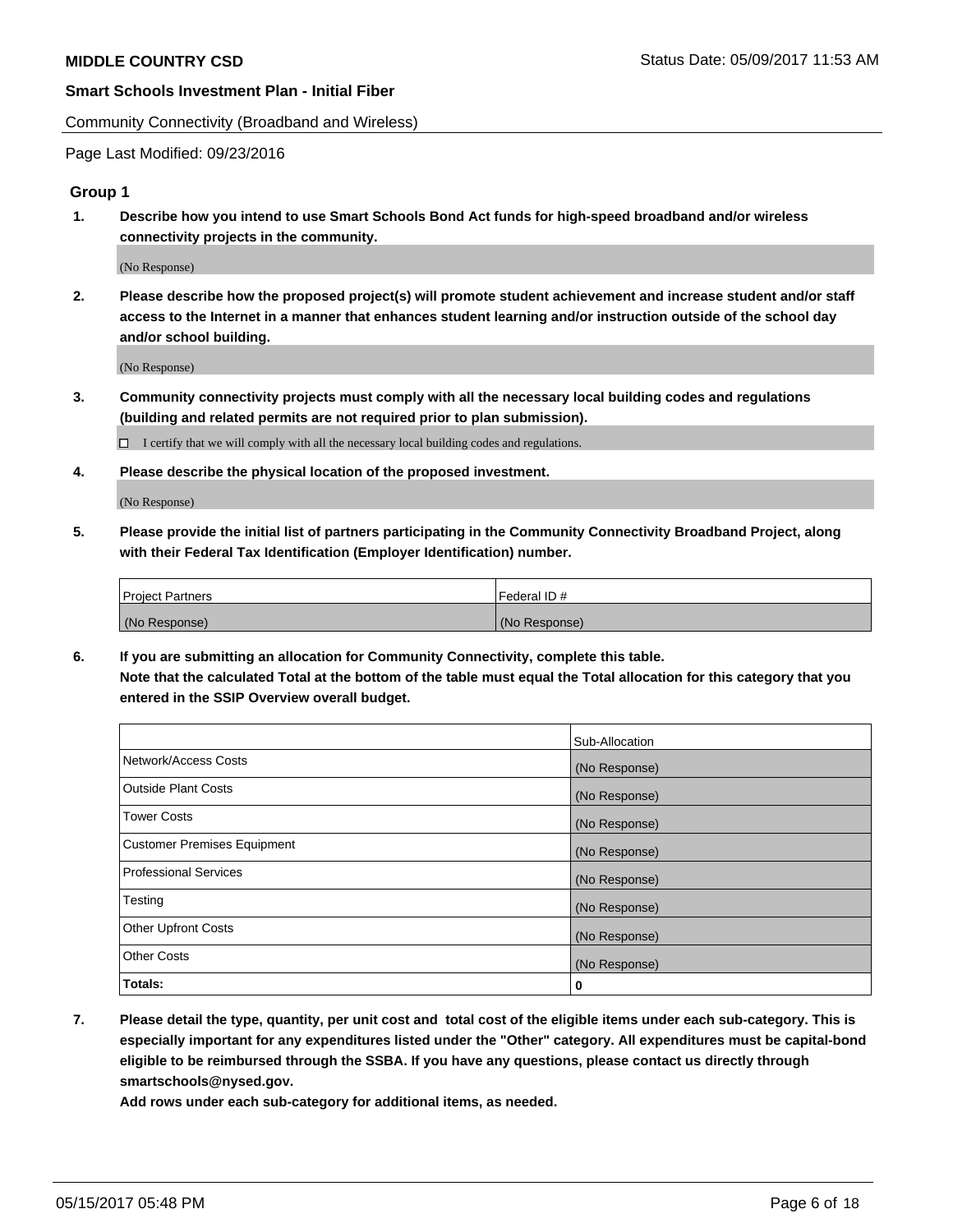Community Connectivity (Broadband and Wireless)

Page Last Modified: 09/23/2016

| Select the allowable expenditure | Item to be purchased | Quantity      | Cost per Item | <b>Total Cost</b> |
|----------------------------------|----------------------|---------------|---------------|-------------------|
| type.                            |                      |               |               |                   |
| Repeat to add another item under |                      |               |               |                   |
| each type.                       |                      |               |               |                   |
| (No Response)                    | (No Response)        | (No Response) | (No Response) | (No Response)     |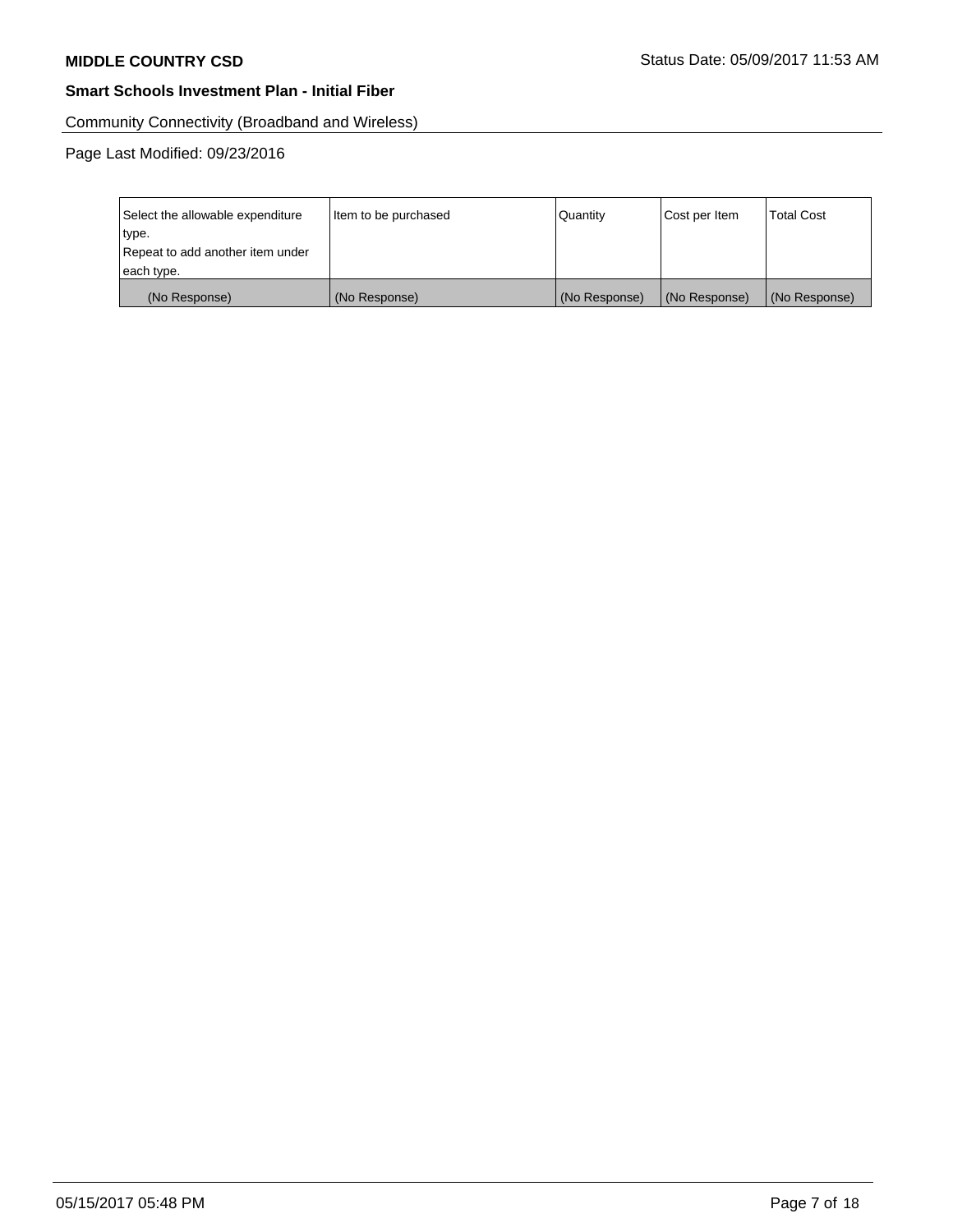## Classroom Learning Technology

Page Last Modified: 09/23/2016

## **Questions**

**1. In order for students and faculty to receive the maximum benefit from the technology made available under the Smart Schools Bond Act, their school buildings must possess sufficient connectivity infrastructure to ensure that devices can be used during the school day. Smart Schools Investment Plans must demonstrate that sufficient infrastructure that meets the Federal Communications Commission's 100 Mbps per 1,000 students standard currently exists in the buildings where new devices will be deployed, or is a planned use of a portion of Smart Schools Bond Act funds, or is under development through another funding source.**

**Smart Schools Bond Act funds used for technology infrastructure or classroom technology investments must increase the number of school buildings that meet or exceed the minimum speed standard of 100 Mbps per 1,000 students and staff within 12 months. This standard may be met on either a contracted 24/7 firm service or a "burstable" capability. If the standard is met under the burstable criteria, it must be:**

- **1. Specifically codified in a service contract with a provider, and**
- **2. Guaranteed to be available to all students and devices as needed, particularly during periods of high demand, such as computer-based testing (CBT) periods.**

**Please describe how your district already meets or is planning to meet this standard within 12 months of plan submission.**

(No Response)

- **1a. If a district believes that it will be impossible to meet this standard within 12 months, it may apply for a waiver of this requirement, as described on the Smart Schools website. The waiver must be filed and approved by SED prior to submitting this survey.**
	- $\Box$  By checking this box, you are certifying that the school district has an approved waiver of this requirement on file with the New York State Education Department.

#### **2. Connectivity Speed Calculator (Required)**

|                         | l Number of<br>Students | Multiply by<br>100 Kbps | Divide by 1000   Current Speed<br>to Convert to<br>Required<br>Speed in Mb | lin Mb           | Expected<br>Speed to be<br>Attained Within Required<br>12 Months | <b>Expected Date</b><br>When<br>Speed Will be<br>Met |
|-------------------------|-------------------------|-------------------------|----------------------------------------------------------------------------|------------------|------------------------------------------------------------------|------------------------------------------------------|
| <b>Calculated Speed</b> | (No<br>Response)        | (No Response)           | (No<br>Response)                                                           | (No<br>Response) | (No<br>Response)                                                 | (No<br>Response)                                     |

**3. If the district wishes to have students and staff access the Internet from wireless devices within the school building, or in close proximity to it, it must first ensure that it has a robust Wi-Fi network in place that has sufficient bandwidth to meet user demand.**

**Please describe how you have quantified this demand and how you plan to meet this demand.**

(No Response)

**4. All New York State public school districts are required to complete and submit an Instructional Technology Plan survey to the New York State Education Department in compliance with Section 753 of the Education Law and per Part 100.12 of the Commissioner's Regulations.**

**Districts that include educational technology purchases as part of their Smart Schools Investment Plan must have a submitted and approved Instructional Technology Plan survey on file with the New York State Education Department.**

 $\Box$  By checking this box, you are certifying that the school district has an approved Instructional Technology Plan survey on file with the New York State Education Department.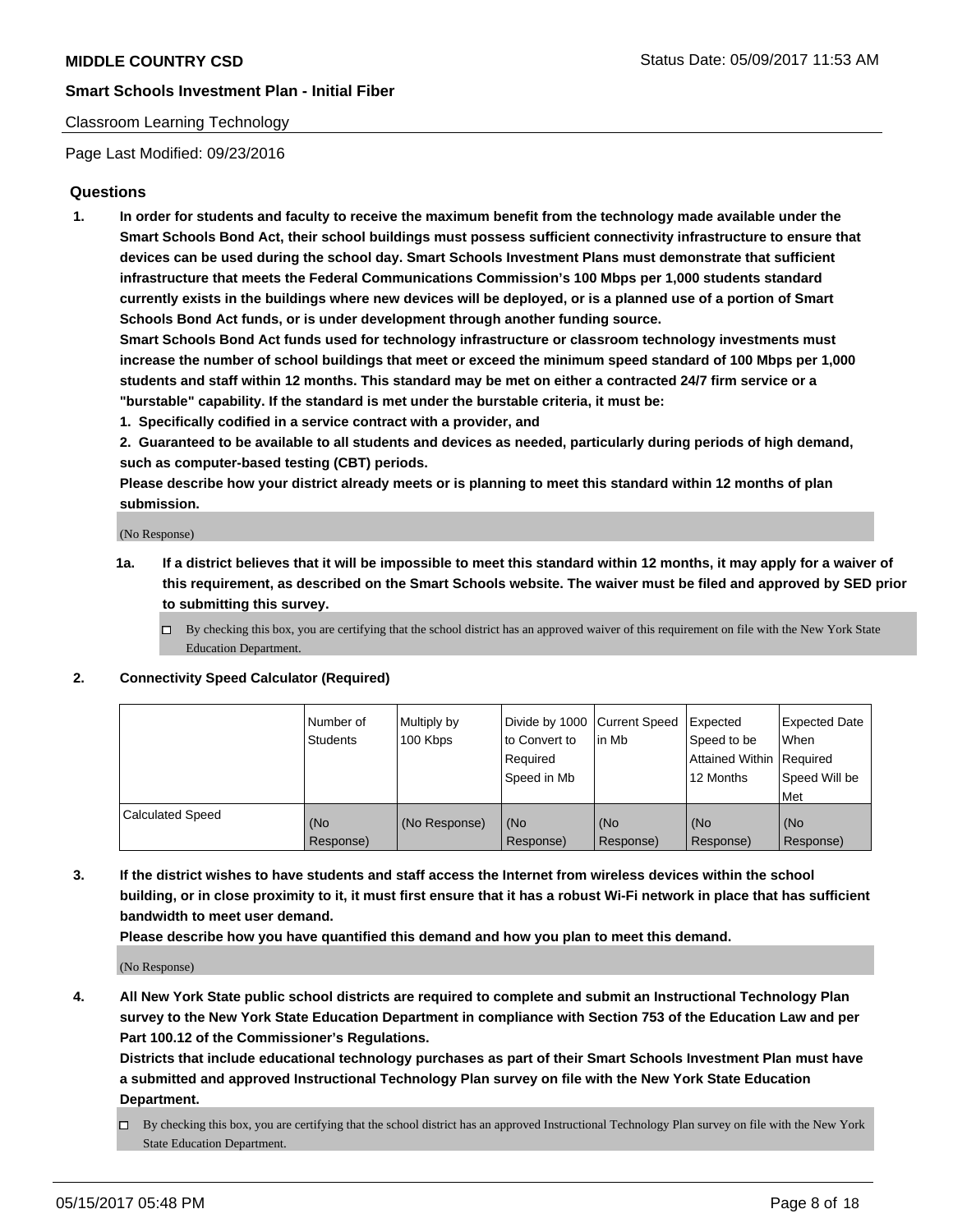#### Classroom Learning Technology

Page Last Modified: 09/23/2016

**5. Describe the devices you intend to purchase and their compatibility with existing or planned platforms or systems. Specifically address the adequacy of each facility's electrical, HVAC and other infrastructure necessary to install and support the operation of the planned technology.**

(No Response)

- **6. Describe how the proposed technology purchases will:**
	- **> enhance differentiated instruction;**
	- **> expand student learning inside and outside the classroom;**
	- **> benefit students with disabilities and English language learners; and**
	- **> contribute to the reduction of other learning gaps that have been identified within the district.**

**The expectation is that districts will place a priority on addressing the needs of students who struggle to succeed in a rigorous curriculum. Responses in this section should specifically address this concern and align with the district's Instructional Technology Plan (in particular Question 2 of E. Curriculum and Instruction: "Does the district's instructional technology plan address the needs of students with disabilities to ensure equitable access to instruction, materials and assessments?" and Question 3 of the same section: "Does the district's instructional technology plan address the provision of assistive technology specifically for students with disabilities to ensure access to and participation in the general curriculum?"**

(No Response)

**7. Where appropriate, describe how the proposed technology purchases will enhance ongoing communication with parents and other stakeholders and help the district facilitate technology-based regional partnerships, including distance learning and other efforts.**

(No Response)

**8. Describe the district's plan to provide professional development to ensure that administrators, teachers and staff can employ the technology purchased to enhance instruction successfully.**

**Note: This response should be aligned and expanded upon in accordance with your district's response to Question 1 of F. Professional Development of your Instructional Technology Plan: "Please provide a summary of professional development offered to teachers and staff, for the time period covered by this plan, to support technology to enhance teaching and learning. Please include topics, audience and method of delivery within your summary."**

(No Response)

- **9. Districts must contact the SUNY/CUNY teacher preparation program that supplies the largest number of the district's new teachers to request advice on innovative uses and best practices at the intersection of pedagogy and educational technology.**
	- By checking this box, you certify that you have contacted the SUNY/CUNY teacher preparation program that supplies the largest number of your new teachers to request advice on these issues.
	- **9a. Please enter the name of the SUNY or CUNY Institution that you contacted.**

(No Response)

**9b. Enter the primary Institution phone number.**

(No Response)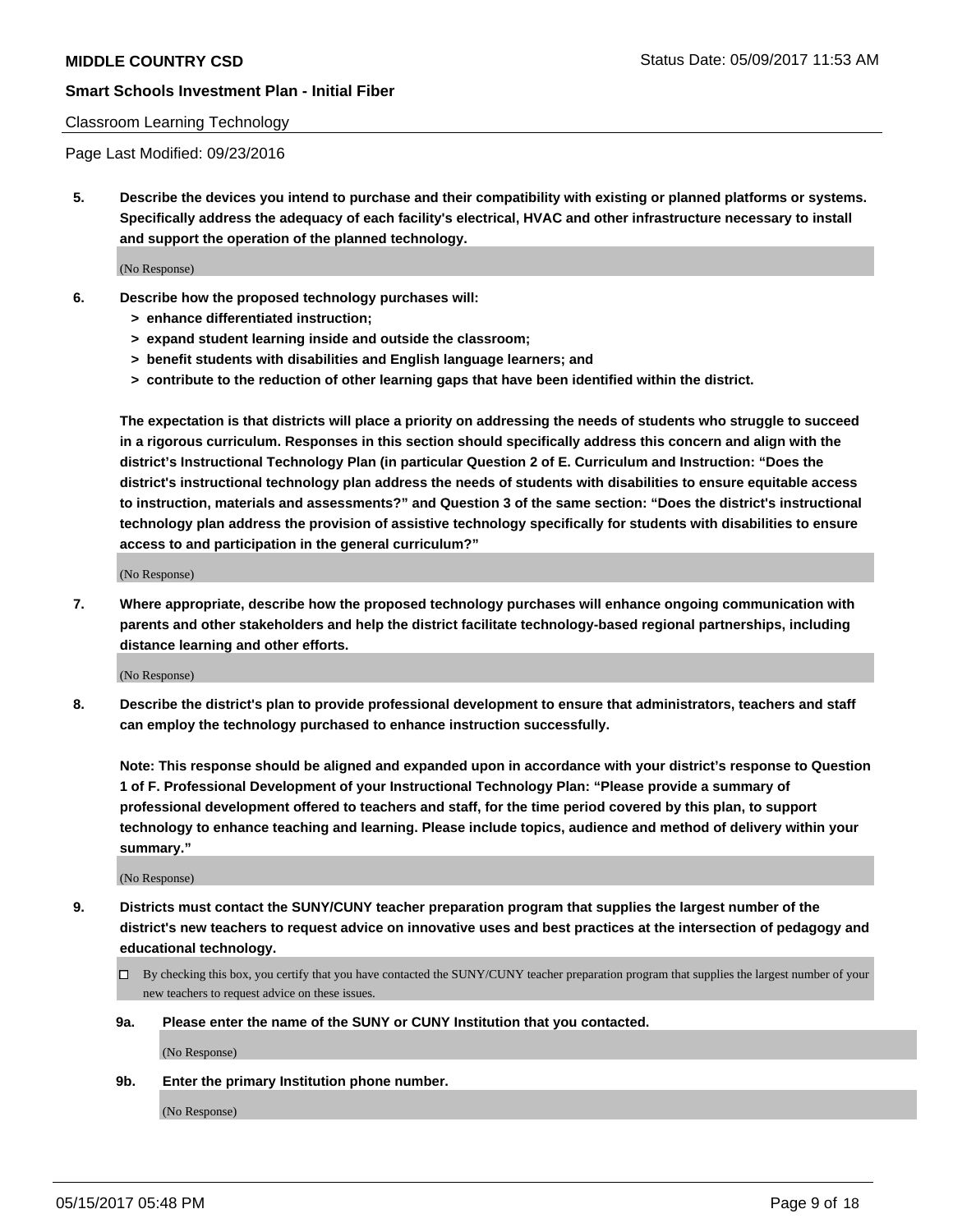#### Classroom Learning Technology

Page Last Modified: 09/23/2016

**9c. Enter the name of the contact person with whom you consulted and/or will be collaborating with on innovative uses of technology and best practices.**

(No Response)

**10. A district whose Smart Schools Investment Plan proposes the purchase of technology devices and other hardware must account for nonpublic schools in the district.**

**Are there nonpublic schools within your school district?**

Yes

 $\square$  No

**11. Nonpublic Classroom Technology Loan Calculator**

**The Smart Schools Bond Act provides that any Classroom Learning Technology purchases made using Smart Schools funds shall be lent, upon request, to nonpublic schools in the district. However, no school district shall be required to loan technology in amounts greater than the total obtained and spent on technology pursuant to the Smart Schools Bond Act and the value of such loan may not exceed the total of \$250 multiplied by the nonpublic school enrollment in the base year at the time of enactment.**

**See:**

**http://www.p12.nysed.gov/mgtserv/smart\_schools/docs/Smart\_Schools\_Bond\_Act\_Guidance\_04.27.15\_Final.pdf.**

|                                       | 1. Classroom   | l 2. Public   | 3. Nonpublic | l 4. Sum of | 15. Total Per                                                                                 | 6. Total       |
|---------------------------------------|----------------|---------------|--------------|-------------|-----------------------------------------------------------------------------------------------|----------------|
|                                       | Technology     | Enrollment    | Enrollment   | Public and  | Pupil Sub-                                                                                    | Nonpublic Loan |
|                                       | Sub-allocation | $(2014 - 15)$ | $(2014-15)$  | l Nonpublic | allocation                                                                                    | Amount         |
|                                       |                |               |              | Enrollment  |                                                                                               |                |
| Calculated Nonpublic Loan<br>  Amount |                |               |              |             | (No Response)   (No Response)   (No Response)   (No Response)   (No Response)   (No Response) |                |

**12. To ensure the sustainability of technology purchases made with Smart Schools funds, districts must demonstrate a long-term plan to maintain and replace technology purchases supported by Smart Schools Bond Act funds. This sustainability plan shall demonstrate a district's capacity to support recurring costs of use that are ineligible for Smart Schools Bond Act funding such as device maintenance, technical support, Internet and wireless fees, maintenance of hotspots, staff professional development, building maintenance and the replacement of incidental items. Further, such a sustainability plan shall include a long-term plan for the replacement of purchased devices and equipment at the end of their useful life with other funding sources.**

 $\Box$  By checking this box, you certify that the district has a sustainability plan as described above.

**13. Districts must ensure that devices purchased with Smart Schools Bond funds will be distributed, prepared for use, maintained and supported appropriately. Districts must maintain detailed device inventories in accordance with generally accepted accounting principles.**

By checking this box, you certify that the district has a distribution and inventory management plan and system in place.

**14. If you are submitting an allocation for Classroom Learning Technology complete this table. Note that the calculated Total at the bottom of the table must equal the Total allocation for this category that you entered in the SSIP Overview overall budget.**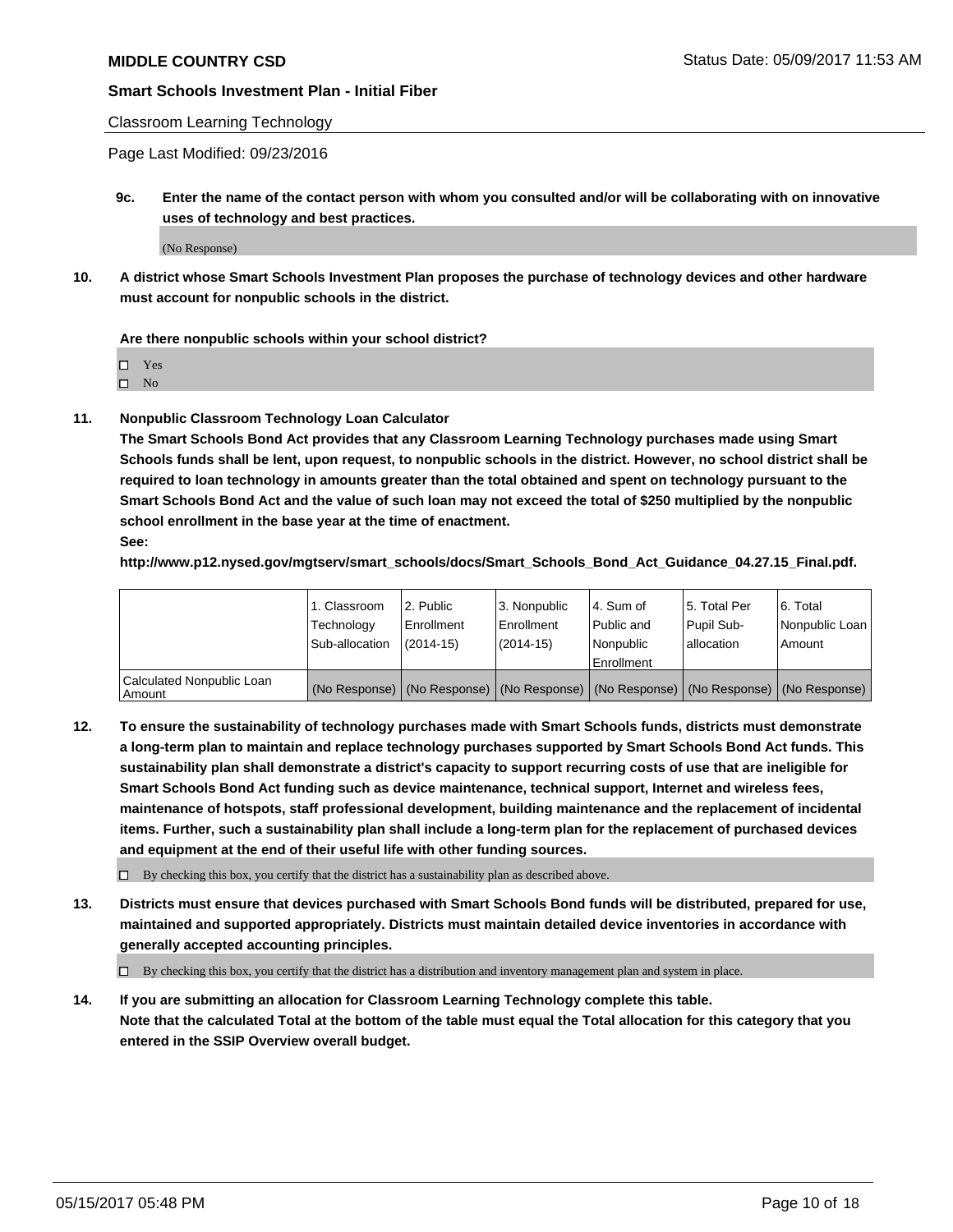## Classroom Learning Technology

Page Last Modified: 09/23/2016

|                         | Sub-Allocation |
|-------------------------|----------------|
| Interactive Whiteboards | (No Response)  |
| <b>Computer Servers</b> | (No Response)  |
| Desktop Computers       | (No Response)  |
| <b>Laptop Computers</b> | (No Response)  |
| <b>Tablet Computers</b> | (No Response)  |
| <b>Other Costs</b>      | (No Response)  |
| Totals:                 | 0              |

**15. Please detail the type, quantity, per unit cost and total cost of the eligible items under each sub-category. This is especially important for any expenditures listed under the "Other" category. All expenditures must be capital-bond eligible to be reimbursed through the SSBA. If you have any questions, please contact us directly through smartschools@nysed.gov.**

**Please specify in the "Item to be Purchased" field which specific expenditures and items are planned to meet the district's nonpublic loan requirement, if applicable.**

**NOTE: Wireless Access Points that will be loaned/purchased for nonpublic schools should ONLY be included in this category, not under School Connectivity, where public school districts would list them.**

| (No Response)                    | (No Response)        | (No Response) | (No Response) | (No Response)     |
|----------------------------------|----------------------|---------------|---------------|-------------------|
| each type.                       |                      |               |               |                   |
| Repeat to add another item under |                      |               |               |                   |
| ∣type.                           |                      |               |               |                   |
| Select the allowable expenditure | Item to be Purchased | Quantity      | Cost per Item | <b>Total Cost</b> |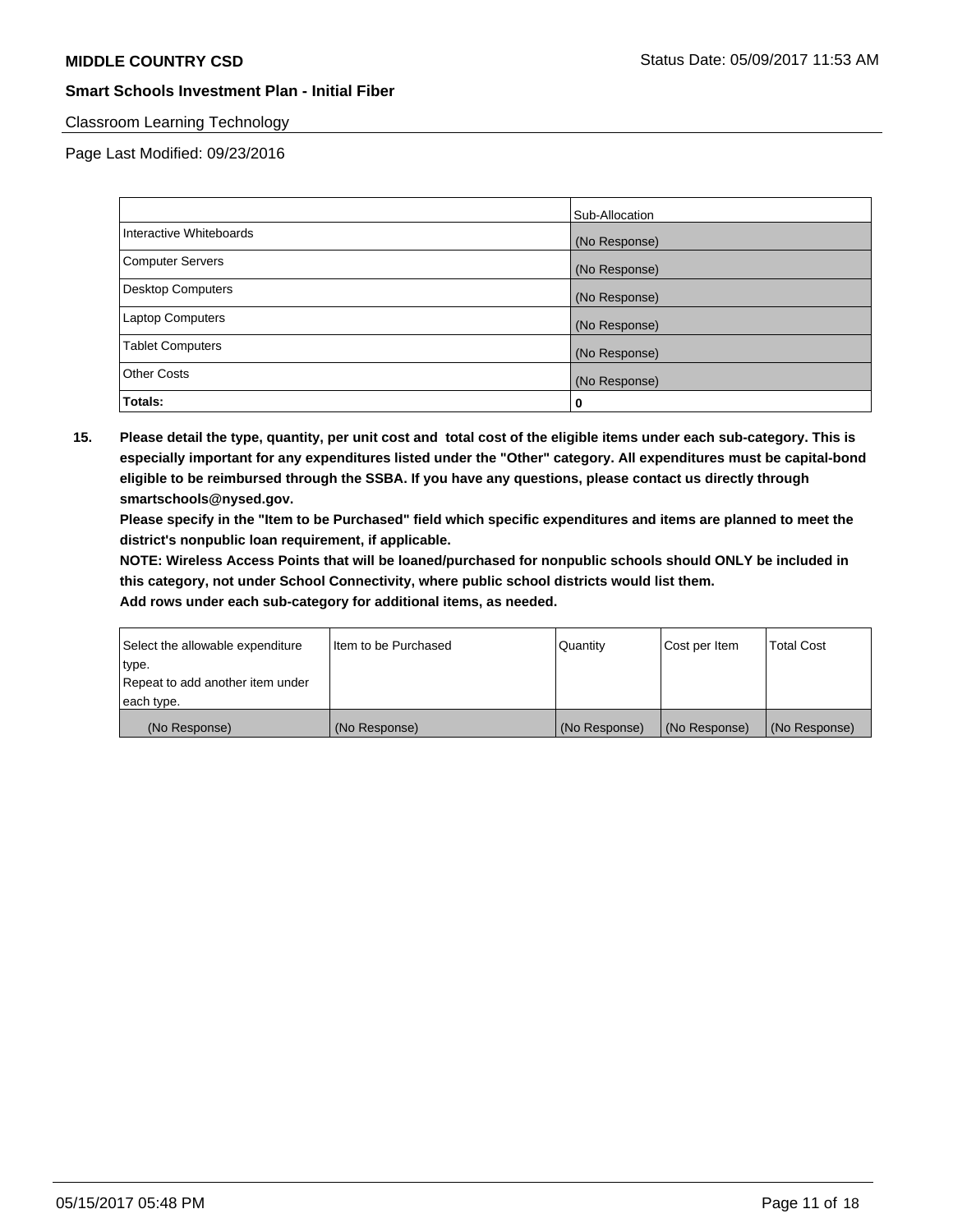#### Pre-Kindergarten Classrooms

Page Last Modified: 09/23/2016

#### **Group 1**

**1. Provide information regarding how and where the district is currently serving pre-kindergarten students and justify the need for additional space with enrollment projections over 3 years.**

(No Response)

- **2. Describe the district's plan to construct, enhance or modernize education facilities to accommodate prekindergarten programs. Such plans must include:**
	- **Specific descriptions of what the district intends to do to each space;**
	- **An affirmation that pre-kindergarten classrooms will contain a minimum of 900 square feet per classroom;**
	- **The number of classrooms involved;**
	- **The approximate construction costs per classroom; and**
	- **Confirmation that the space is district-owned or has a long-term lease that exceeds the probable useful life of the improvements.**

(No Response)

**3. Smart Schools Bond Act funds may only be used for capital construction costs. Describe the type and amount of additional funds that will be required to support ineligible ongoing costs (e.g. instruction, supplies) associated with any additional pre-kindergarten classrooms that the district plans to add.**

(No Response)

**4. All plans and specifications for the erection, repair, enlargement or remodeling of school buildings in any public school district in the State must be reviewed and approved by the Commissioner. Districts that plan capital projects using their Smart Schools Bond Act funds will undergo a Preliminary Review Process by the Office of Facilities Planning.**

**Please indicate on a separate row each project number given to you by the Office of Facilities Planning.**

| Project Number |  |
|----------------|--|
| (No Response)  |  |

**5. If you have made an allocation for Pre-Kindergarten Classrooms, complete this table. Note that the calculated Total at the bottom of the table must equal the Total allocation for this category that you entered in the SSIP Overview overall budget.**

| Totals:                                  | 0              |
|------------------------------------------|----------------|
| Other Costs                              | (No Response)  |
| Enhance/Modernize Educational Facilities | (No Response)  |
| Construct Pre-K Classrooms               | (No Response)  |
|                                          | Sub-Allocation |

**6. Please detail the type, quantity, per unit cost and total cost of the eligible items under each sub-category. This is especially important for any expenditures listed under the "Other" category. All expenditures must be capital-bond eligible to be reimbursed through the SSBA. If you have any questions, please contact us directly through smartschools@nysed.gov.**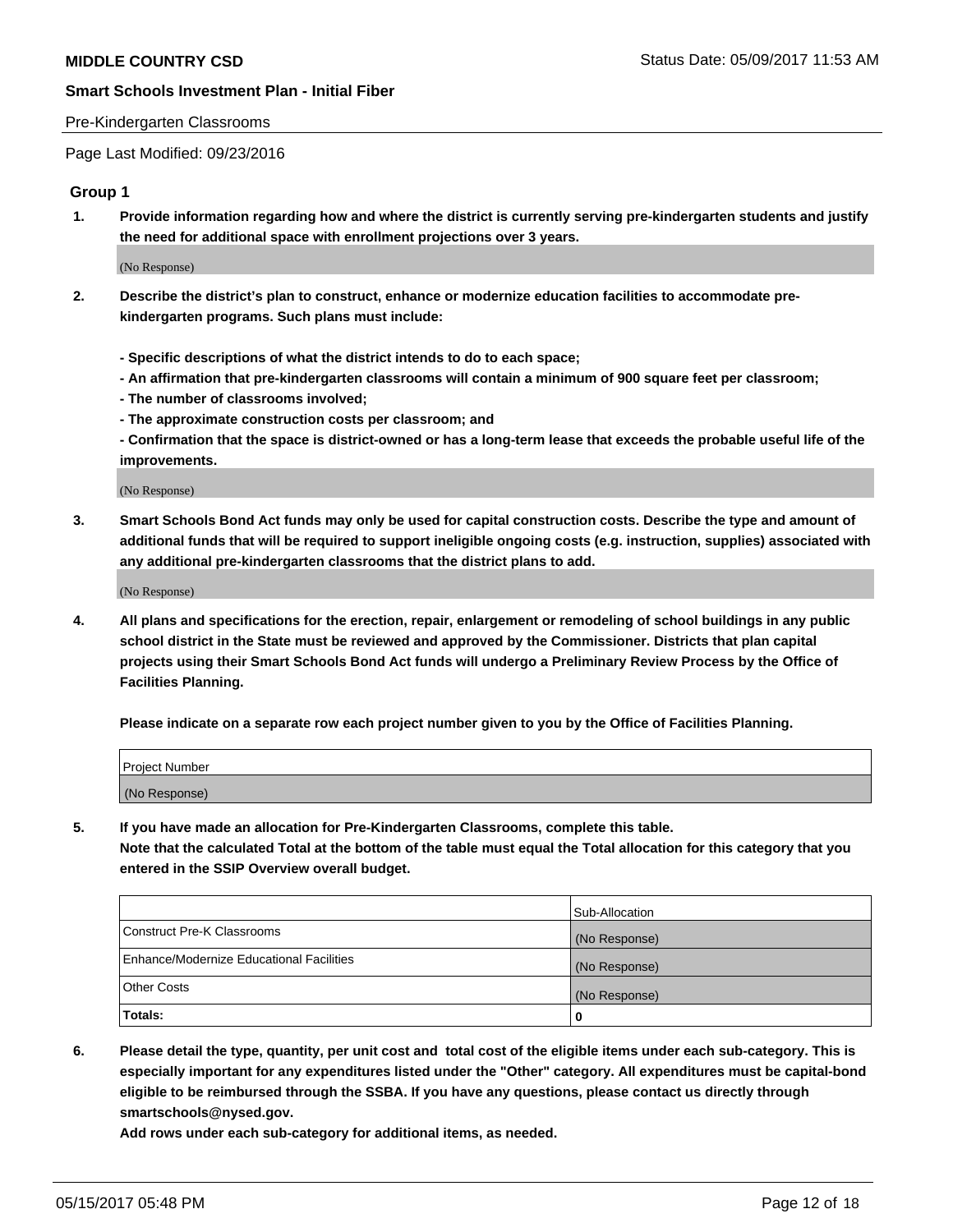# Pre-Kindergarten Classrooms

Page Last Modified: 09/23/2016

| Select the allowable expenditure | Item to be purchased | Quantity      | Cost per Item | <b>Total Cost</b> |
|----------------------------------|----------------------|---------------|---------------|-------------------|
| type.                            |                      |               |               |                   |
| Repeat to add another item under |                      |               |               |                   |
| each type.                       |                      |               |               |                   |
| (No Response)                    | (No Response)        | (No Response) | (No Response) | (No Response)     |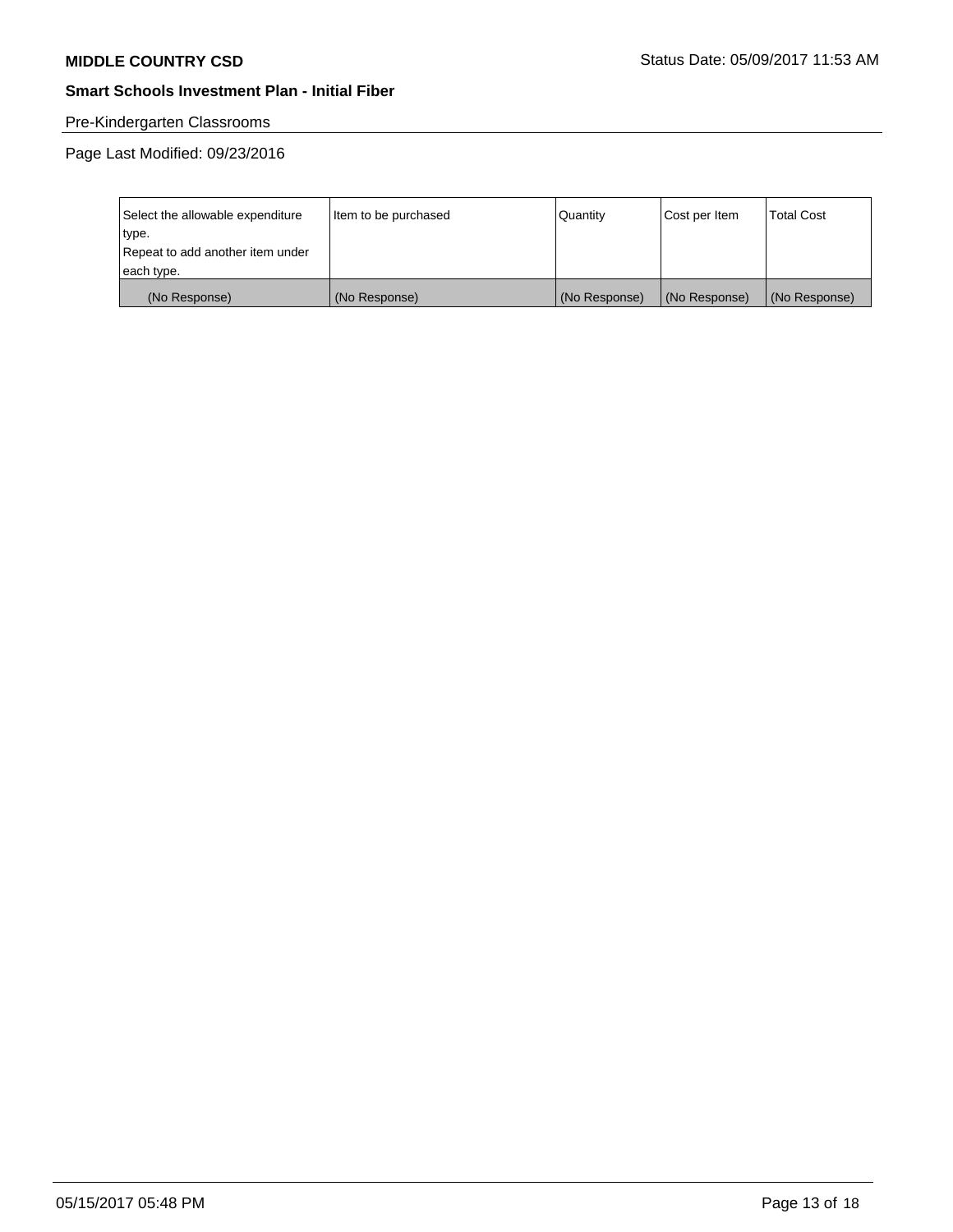#### Replace Transportable Classrooms

Page Last Modified: 09/23/2016

### **Group 1**

**1. Describe the district's plan to construct, enhance or modernize education facilities to provide high-quality instructional space by replacing transportable classrooms.**

(No Response)

**2. All plans and specifications for the erection, repair, enlargement or remodeling of school buildings in any public school district in the State must be reviewed and approved by the Commissioner. Districts that plan capital projects using their Smart Schools Bond Act funds will undergo a Preliminary Review Process by the Office of Facilities Planning.**

**Please indicate on a separate row each project number given to you by the Office of Facilities Planning.**

| Project Number |  |
|----------------|--|
| (No Response)  |  |

**3. For large projects that seek to blend Smart Schools Bond Act dollars with other funds, please note that Smart Schools Bond Act funds can be allocated on a pro rata basis depending on the number of new classrooms built that directly replace transportable classroom units.**

**If a district seeks to blend Smart Schools Bond Act dollars with other funds describe below what other funds are being used and what portion of the money will be Smart Schools Bond Act funds.**

(No Response)

**4. If you have made an allocation for Replace Transportable Classrooms, complete this table. Note that the calculated Total at the bottom of the table must equal the Total allocation for this category that you entered in the SSIP Overview overall budget.**

|                                                | Sub-Allocation |
|------------------------------------------------|----------------|
| Construct New Instructional Space              | (No Response)  |
| Enhance/Modernize Existing Instructional Space | (No Response)  |
| Other Costs                                    | (No Response)  |
| Totals:                                        |                |

**5. Please detail the type, quantity, per unit cost and total cost of the eligible items under each sub-category. This is especially important for any expenditures listed under the "Other" category. All expenditures must be capital-bond eligible to be reimbursed through the SSBA. If you have any questions, please contact us directly through smartschools@nysed.gov.**

| Select the allowable expenditure | Item to be purchased | Quantity      | Cost per Item | <b>Total Cost</b> |
|----------------------------------|----------------------|---------------|---------------|-------------------|
| type.                            |                      |               |               |                   |
| Repeat to add another item under |                      |               |               |                   |
| each type.                       |                      |               |               |                   |
| (No Response)                    | (No Response)        | (No Response) | (No Response) | (No Response)     |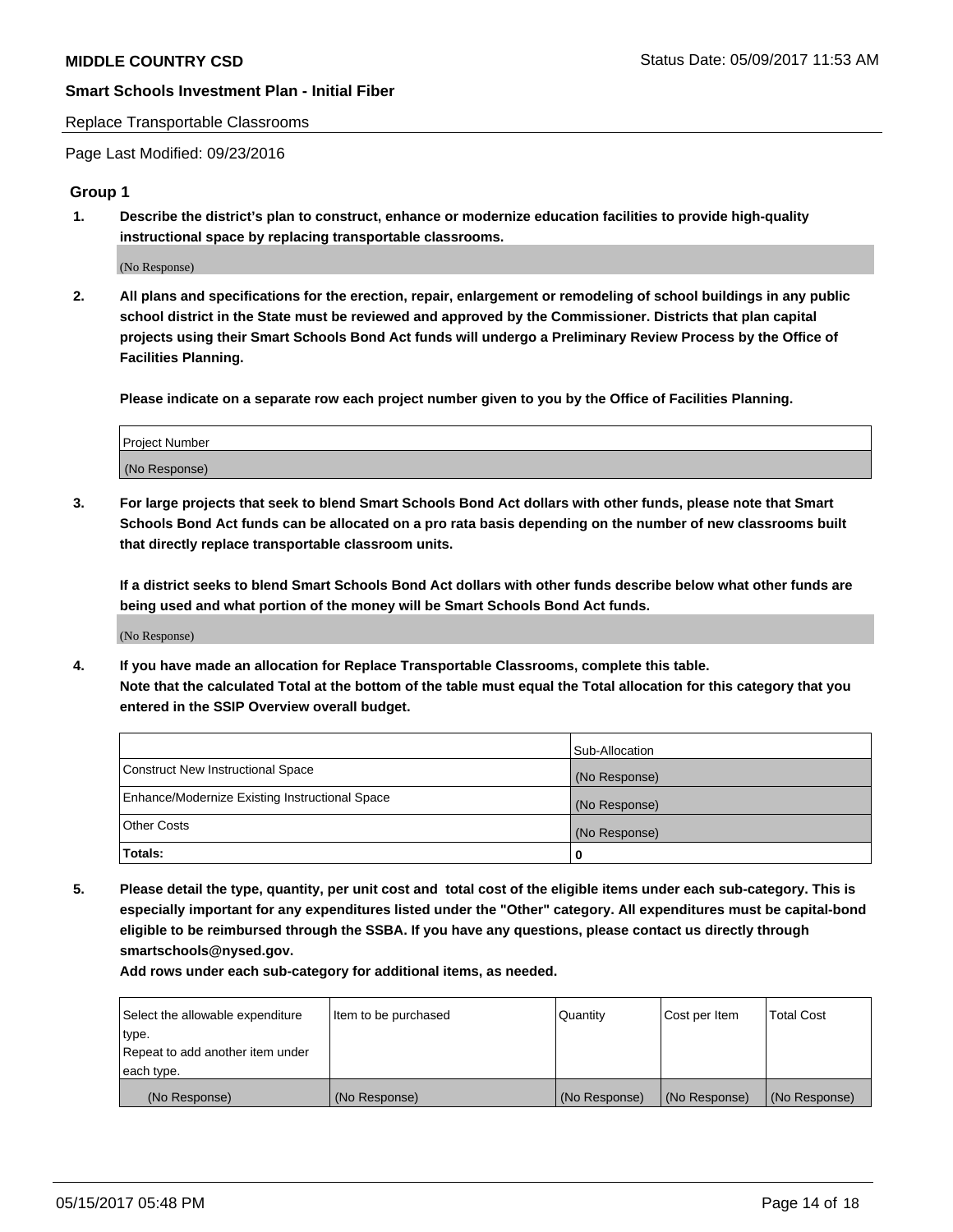#### High-Tech Security Features

Page Last Modified: 09/23/2016

## **Group 1**

**1. Describe how you intend to use Smart Schools Bond Act funds to install high-tech security features in school buildings and on school campuses.**

(No Response)

**2. All plans and specifications for the erection, repair, enlargement or remodeling of school buildings in any public school district in the State must be reviewed and approved by the Commissioner. Districts that plan capital projects using their Smart Schools Bond Act funds will undergo a Preliminary Review Process by the Office of Facilities Planning.** 

**Please indicate on a separate row each project number given to you by the Office of Facilities Planning.**

| Project Number |  |
|----------------|--|
|                |  |
| (No Response)  |  |

- **3. Was your project deemed eligible for streamlined Review?**
	- Yes  $\hfill \square$  No
- **4. Include the name and license number of the architect or engineer of record.**

| <b>Name</b>   | License Number |
|---------------|----------------|
| (No Response) | (No Response)  |

**5. If you have made an allocation for High-Tech Security Features, complete this table. Note that the calculated Total at the bottom of the table must equal the Total allocation for this category that you entered in the SSIP Overview overall budget.**

|                                                      | Sub-Allocation |
|------------------------------------------------------|----------------|
| Capital-Intensive Security Project (Standard Review) | (No Response)  |
| Electronic Security System                           | (No Response)  |
| <b>Entry Control System</b>                          | (No Response)  |
| Approved Door Hardening Project                      | (No Response)  |
| <b>Other Costs</b>                                   | (No Response)  |
| Totals:                                              | 0              |

**6. Please detail the type, quantity, per unit cost and total cost of the eligible items under each sub-category. This is especially important for any expenditures listed under the "Other" category. All expenditures must be capital-bond eligible to be reimbursed through the SSBA. If you have any questions, please contact us directly through smartschools@nysed.gov.**

| (No Response)                    | (No Response)        | (No Response) | (No Response) | (No Response)     |
|----------------------------------|----------------------|---------------|---------------|-------------------|
| each type.                       |                      |               |               |                   |
| Repeat to add another item under |                      |               |               |                   |
| type.                            |                      |               |               |                   |
| Select the allowable expenditure | Item to be purchased | Quantity      | Cost per Item | <b>Total Cost</b> |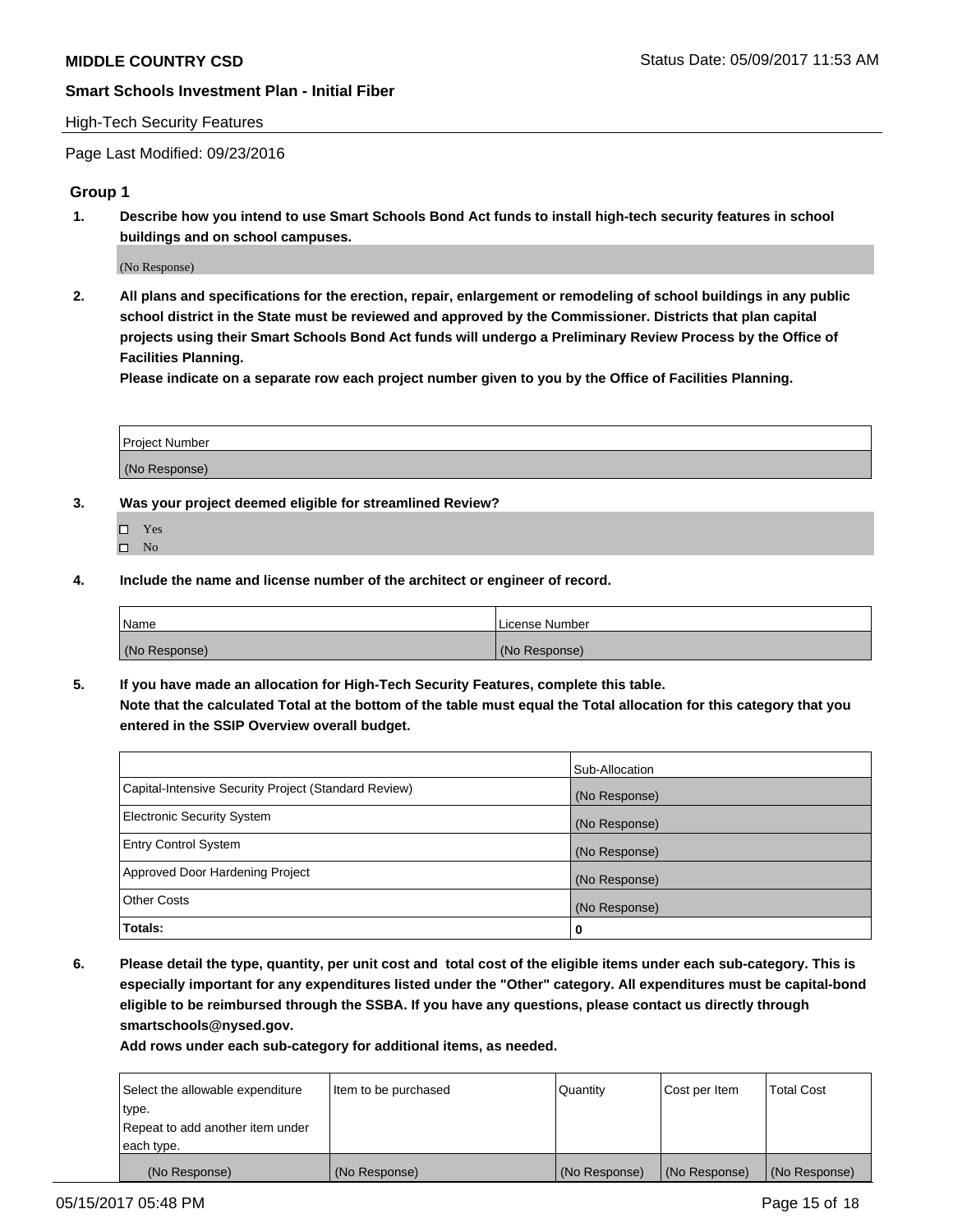# High-Tech Security Features

Page Last Modified: 09/23/2016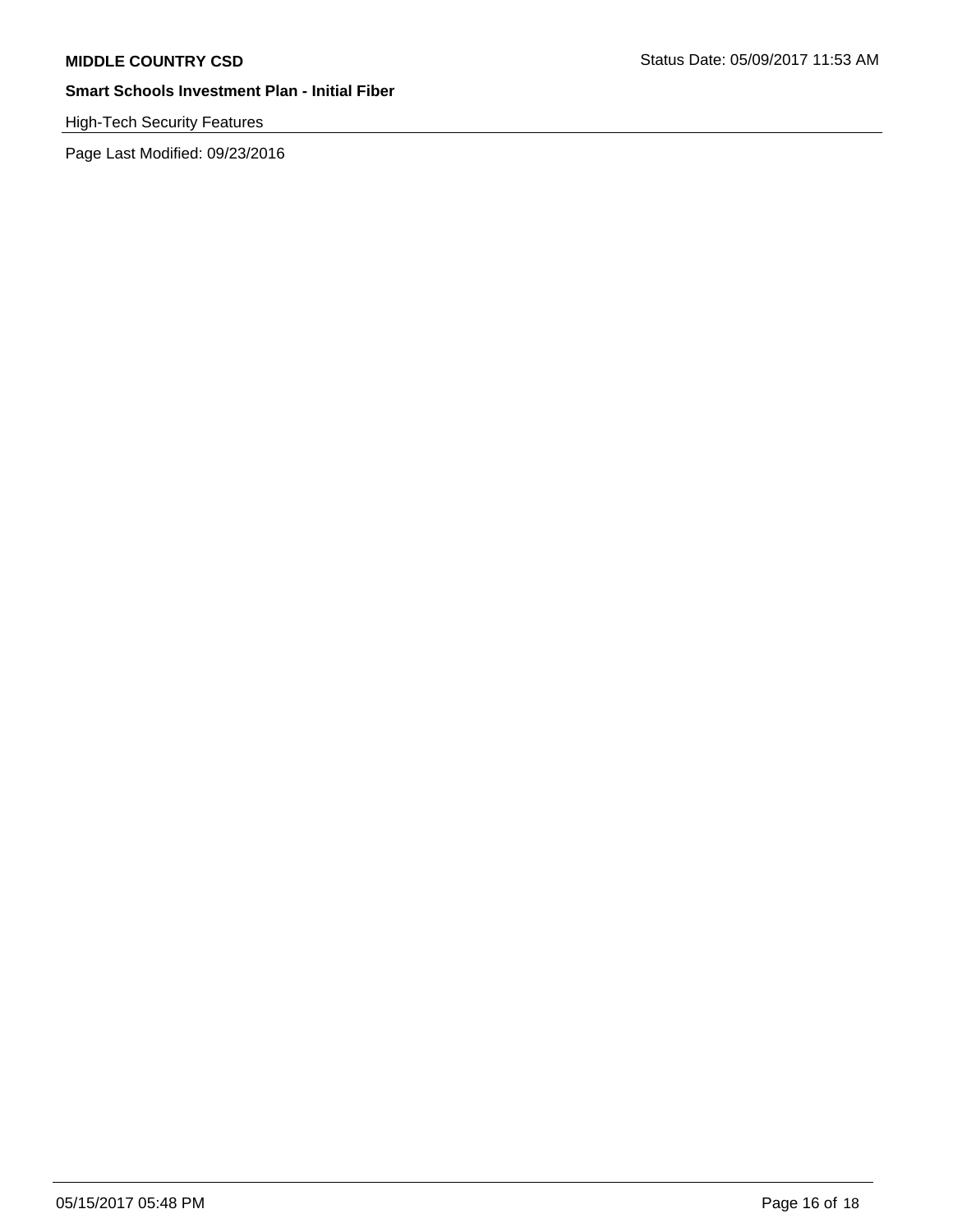Report